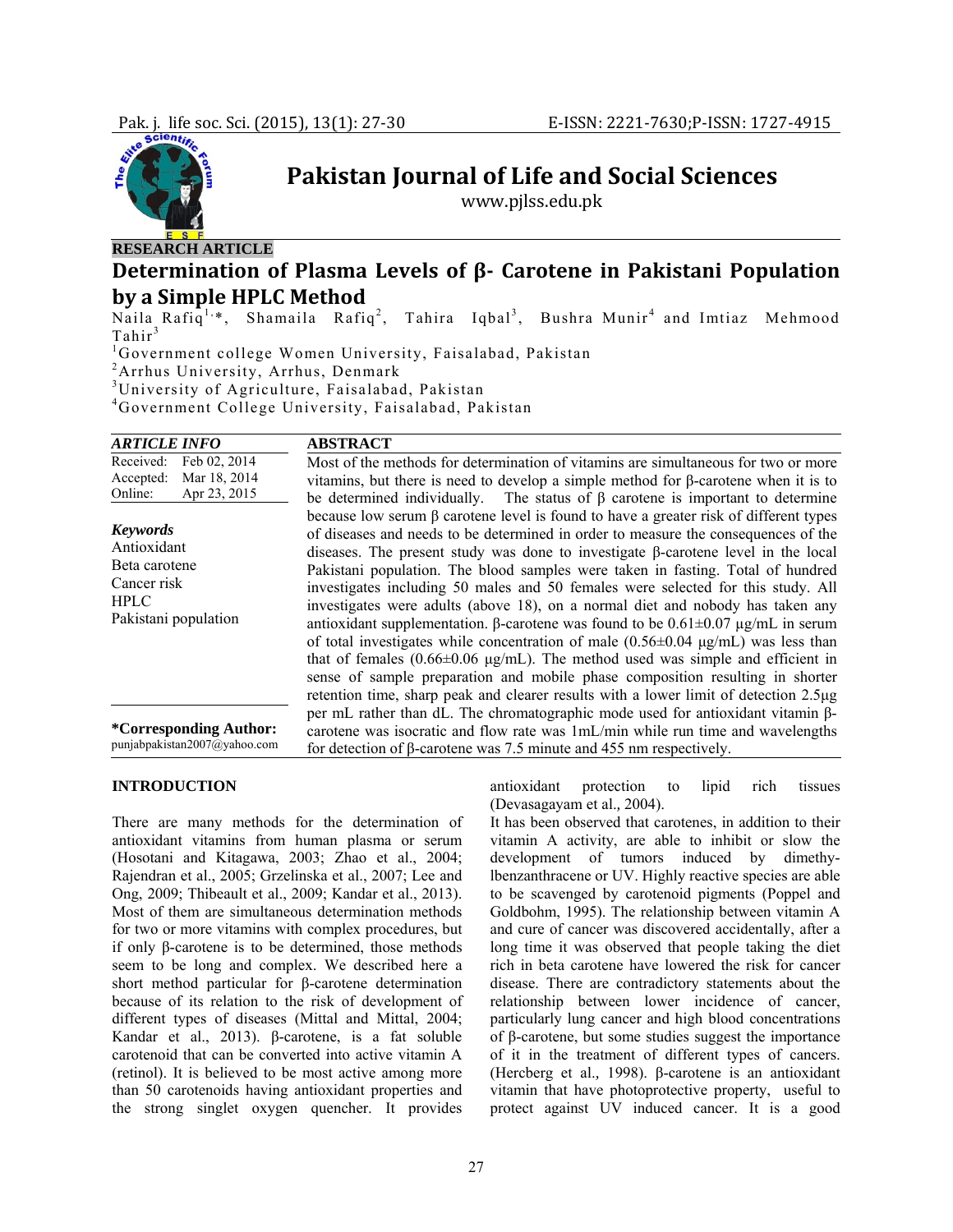antioxidant and a best quencher of oxygen radicals. Previously finding show that higher serum β-carotene levels inversely proportional to the risk of breast cancer. Some epidemiologic studies illustrate mixed findings for β-carotene levels (Ching et al., 2002). Low serum β-carotene level is found to have greater risk in various forms of cancer,including leukemia and lymphoma (Mukherjee et al., 2011). There are different methods reported for the determination of β-carotene, but most of them are simultaneous determination methods for multiple lipophilic substances and seems to be complex when only β-carotene is to be determined. There was need to have a simple and rapid method for its determination. Present study was designed to standardize a rapid HPLC based detection method followed by the determination of β-carotene in Pakistani male and female population.

#### **MATERIALS AND METHODS**

Fifty healthy female and fifty healthy male volunteers were selected. The physical examination and laboratory tests were conducted for each subject to check their health status. The subject who has any type of abnormalities in his history, physical examination or clinical laboratory investigation (Liver function test, Kidney function test, HIV) was excluded from the study. All subjects were adult (above 18 years), non alcoholics, non-smokers on a normal diet and no one was on any medication. Blood was collected after an overnight fasting. All subjects have not taken any antioxidant supplement for one week. The blood sample was collected from each volunteer in fasting. The study was conducted after approval by the Institutional Ethics Review Committee.

#### **Reagents and chemicals**

β-carotene acetonitrile, and ethanol from Merck Germany. Deionized distilled water was obtained (Advanced GS-590, Distillery and CPW-200 Japan) from Central High Tech Lab, University of Agriculture, Faisalabad, Pakistan. Methanol, Tetrahydrofuran and chloroform were purchased from Lab scan analytical sciences (Poland S. A.).

#### **Equipments/instrumentation**

The high performance liquid chromatographic (HPLC) system consisted of a Shimadzu CBM-20A/ 20 Alite system controller, SPD-M20A UV-Visible photodiode array detector, LC-10AT pump with FCU-10AL VP flow controller valve, DGU-20A3/DGU-20A5 online degasser, and LC-20AT solvent delivery Module. Separation was achieved at LiChrospher® 100 RP-18e column (250 mM  $\times$  4.6 mM, internal diameter, 5 µm, Merck, Germany). The chromatographic data was analyzed and collected by using CSW 32 software. Filtration assembly with cellulose acetate membrane filters (Sartorius, AG. 37070 Geottingen, Germany) of pore size 0.45 µm and 47 mM diameter.

#### **Stock solutions and standards**

For preparation of standard curve the stock solution (1000 µg/mL) for β-carotene was prepared in chloroform and further diluted to form standard samples having different concentrations  $(2.5-100)$ µg/mL) of β-carotene. Representative chromatogram and standard curve is shown in fig 1 and 2.

# **Preparation of samples**

For analysis of beta carotene 500 µL of plasma was deprotenized with 500 µL of absolute ethanol and was extracted with 600 µL of chloroform. The extract was shaken for 5min before centrifuging. The organic layer was extracted and evaporated to dryness under nitrogen. The dried extracts were dissolved in 500 µL absolute methanol and filtered before injecting into the HPLC system.

#### **Chromatographic conditions**

The chromatographic mode used for antioxidant vitamin β-carotene was isocratic and flow rate was 1mL/min while run time and wave lengths for detection of β-carotene was 7.5 minute 455 nm respectively. Composition of mobile phase for beta carotene was 50: 20: 25: 5 Methanol: Acetonitrile: Chloroform: Tetrahydrofuran.

#### **Calibration and linearity**

Six concentrations were made for calibration curves. Curves were obtained daily for four days generated using linear regression analysis. Standard concentration ranged from 2.5-100µg/mL are shown in Table 1.

# **RESULTS AND DISCUSSION**

In the presence of many methods for the simultaneous determination of lipophillic substances there was need for simple and rapid method for determination of βcarotene concentration when we are solely concerned with β-carotene. Among 50 different carotenoids βcarotene is most powerful singlet oxygen quencher and also important because of its conversion to retinol which is also an antioxidant. It is found to have relation in different diseases like in risk of disease development and consequences of diseases. A rapid and simple method was established in which no cold environment was needed, but performed in the dark as all viols used were wrapped with aluminium foil (Kandar et al., 2013). The method was isocratic with flow rate 1mL/min while wavelength was 455 nm. Methanol: Acetonitrile: Chloroform: Tetrahydrofuran were used in a ratio of 50: 20: 25: 5 for mobile phase. Run time was as short as 7.5 minutes with clear peak. Coefficient of variance is presented in table for interday and intraday reproducibility. The method was applied to determine β-carotene status in local healthy population. A total of 100 male and female individuals of the Pakistani population show β-carotene concentration to be  $0.61 \pm$ 0.07  $\mu$ g/mL while concentration of male (0.56  $\pm$  0.04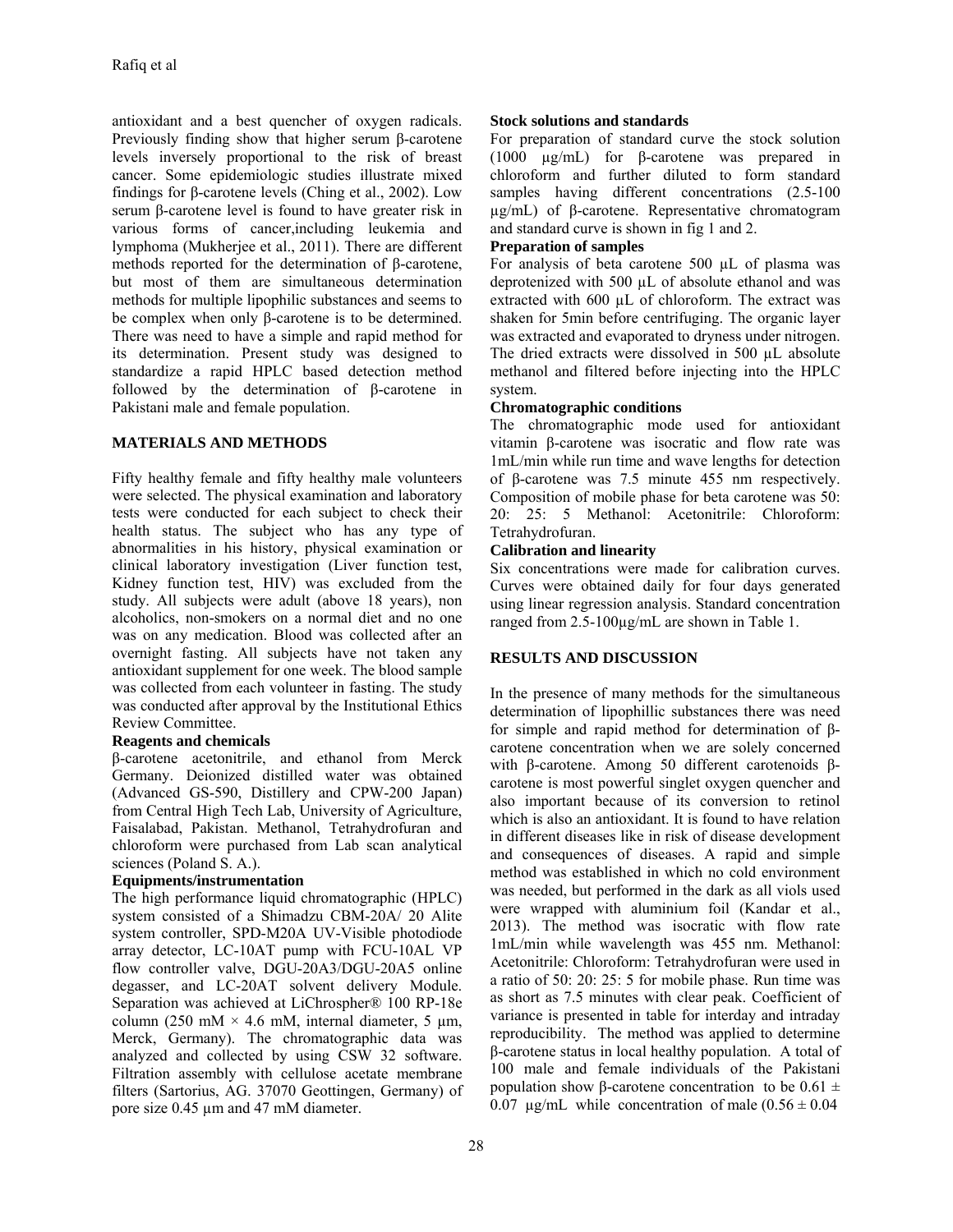

**Fig. 1: Representative chromatogram showing the peak for beta carotene, while run time and wave lengths was 7.5 minute 455 nm; respectively** 



**Fig. 2: Standard curve for beta carotene prepared in the mobile phase and further diluted to form standard samples having different concentrations (2.5-100 µg/mL)** 

| Table 1: Interday and Intraday reproducibility |  |
|------------------------------------------------|--|
|------------------------------------------------|--|

| Reproducibility        | Concentration (mg/mL) |        |             |
|------------------------|-----------------------|--------|-------------|
|                        | Added                 | Found  | Coefficient |
|                        |                       | (Mean) | of variance |
| <b>Standards</b>       | 2.5                   | 2.54   | 6%          |
|                        | 5                     | 5.02   |             |
|                        | 10                    | 10.06  | 7%          |
|                        | 25                    | 25.07  |             |
|                        | 50                    | 50.04  | $5\%$       |
|                        | 100                   | 100.1  |             |
| Intraday               | 5                     | 5.02   | 6%          |
| reproducibility        | 25                    | 25.07  | 4%          |
| <b>Ouality control</b> | 50                    | 50.25  | 7%          |
| Interday               | 5                     | 5.09   |             |
|                        |                       |        |             |
| reproducibility        | 25                    | 25.04  |             |
| Quality control        | 50                    | 50.11  |             |

 $\mu$ g/mL) was less than female (0.66  $\pm$  0.06  $\mu$ g/mL) may depend upon dietary intake of carotene rich sources for example carrots. Some epidemiologic studies illustrate mixed findings for β-carotene levels (Ching et al., 2002). A French group has verified that low serum beta-carotene level is found to have greater risk in various forms of cancer. Leukemia and lymphoma, were linked with serum beta-carotene level in epidemiological studies (Mukherjee et al., 2011).

Vitamin A is synthesized by cleavage of beta-carotene. Activity of Glutathione S Transferase was found to be low with vitamin A deficiency and it increases progressively with vitamin A availability (Harrison, 2000). Function of β-carotene, as a potent antioxidant and possible cancer protective agent is suggested by many workers. It reduces cancer risk by preventing reactive oxygen species tissue damage. Studies conducted in China and France have illustrated that lower concentration of serum beta-carotene is a risk factor in different forms of cancers such as leukemia, lymphoma, bone and renal tumors (Liu et al., 1998; Clerici et al., 2004).

There are well documented studies which indicate that adequate plasma concentrations of vitamin E and βcarotene inhibit oxidation of low density lipoproteins, and thus decrease the risk for the development of atherosclerosis, cardiovascular diseases, cancers and age-related muscular degeneration (Grzelinska et al., 2007).

### **Conclusion**

A simple and rapid method for solely β- carotene determination was established with CV less than 10%. It was simple, because no cold environment was needed and rapid as run time is as short as 7.5 minutes. Blood concentration of β-carotene in female was found higher as compared to male subjects by this method having a specific mobile phase composition (50:20:25:5) Methanol: Acetonitrile: Chloroform: Tetrahydrofuran.

#### **REFERENCES**

- Ching S, D Ingram, R Hahnel, J Beilby and E Rossi, 2002. Serum levels of micronutrients, antioxidants and total antioxidant status predict risk of breast cancer in a case control study. The Journal of Nutrition, 132: 303-306.
- Clerici C, D Castellani, G Russo, S Fiorucci, G Sabatino, V Giulino, G Genbli, O Morelli, P Raffo, M Baldoni, A Morelli and S Toma, 2004. Treatment with all trans retinoic acid plus tamoxifen and vitamin E in advanced hepatocellular carcinoma. Anticancer research, 24: 1255-1260.
- Devasagayam TPA, JC Tilak, KK Boloor, KS Sane, SS Ghaskadbi and RD Lele, 2004. Free Radicals and Antioxidants in Human Health: Current Status and Future Prospects. Journal of Association of Physicians in India, 52: 794- 804.
- Grzelińska Z, J Gromadzińska, R Świercz and W Wąsowicz, 2007. Plasma Concentrations of Vitamin E, Vitamin A and β-Carotene in Healthy Men. Polish Journal of Environmental Studies, 16: 209-213.